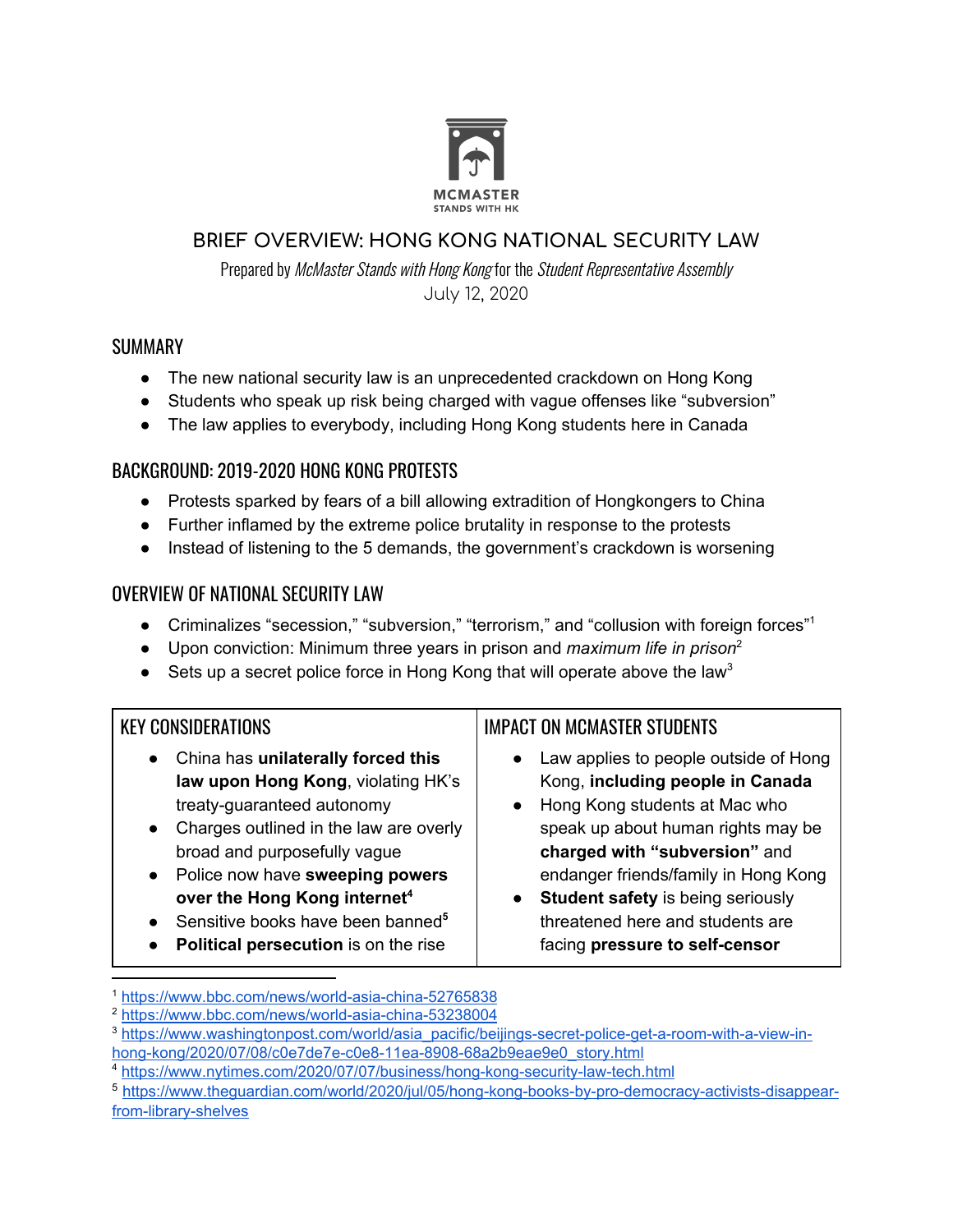

#### **BRIEF OVERVIEW: CONCERNS WITH USING ZOOM AT MCMASTER**

Prepared by McMaster Stands with Hong Kong for the Student Representative Assembly July 12, 2020

*Zoom's weak security, Chinese censorship, and Zoom-bombing all threaten student safety at McMaster. The SRA should ask the university to use alternative platforms for online learning.*

## • CONCERNS PART 1: ZOOM'S SECURITY WEAKNESSES •

- $\bullet$  U of T's Citizen Lab<sup>6</sup> found "several security issues regarding Zoom," including:
	- Zoom has routed encryption keys through servers in Beijing
	- Zoom's popularity and weak security make it a target for intelligence agencies
	- Human rights activists targeted by authoritarian regimes are at high risk

## • CONCERNS PART 2: CHINESE GOVERNMENT CENSORSHIP AND SURVEILLANCE •

- $\bullet$  In June, Zoom banned US-based activists commemorating the Tiananmen massacre<sup>7</sup>
- Zoom has admitted to surveilling and censoring users at the request of the CCP
- Hong Kong and PRC students are **at particular risk** from Zoom's weak security

# • CONCERNS PART 3: ZOOM-BOMBING, RACISM, AND HATE •

- Toronto NDP MPP Chris Glover had a Zoom meeting disrupted with child porn<sup>8</sup>
- FBI issues warning about Zoom after many experience racist and hateful attacks<sup>9</sup>
- Neo-Nazis and other hate groups have found it easy to infiltrate Zoom calls<sup>10</sup>

## **CONCLUSION**

- Zoom's surveillance (on behalf of the CCP) is a **major threat** to all McMaster students
- BIPOC students are **actively harmed** by the hate and racism that Zoom permits
- Despite their recent PR moves, Zoom's transparency and track record remain very poor

<sup>6</sup> [https://citizenlab.ca/2020/04/move-fast-roll-your-own-crypto-a-quick-look-at-the-confidentiality-of-zoom](https://citizenlab.ca/2020/04/move-fast-roll-your-own-crypto-a-quick-look-at-the-confidentiality-of-zoom-meetings/)[meetings/](https://citizenlab.ca/2020/04/move-fast-roll-your-own-crypto-a-quick-look-at-the-confidentiality-of-zoom-meetings/)

<sup>7</sup> <https://www.nytimes.com/2020/06/11/technology/zoom-china-tiananmen-square.html> 8

<https://www.ctvnews.ca/toronto-mpp-s-virtual-town-hall-faces-disturbing-zoom-hacking-attack-1.4940537> <sup>9</sup> <https://www.cbc.ca/news/technology/zoombombing-fbi-warning-1.5519024>

<sup>10</sup> [https://www.thestar.com/edmonton/2020/04/01/it-was-like-nazis-had-walked-into-your-living-room-anti](https://www.thestar.com/edmonton/2020/04/01/it-was-like-nazis-had-walked-into-your-living-room-anti-semitism-groups-zoom-meeting-crashed-with-hateful-messages.html)[semitism-groups-zoom-meeting-crashed-with-hateful-messages.html](https://www.thestar.com/edmonton/2020/04/01/it-was-like-nazis-had-walked-into-your-living-room-anti-semitism-groups-zoom-meeting-crashed-with-hateful-messages.html)